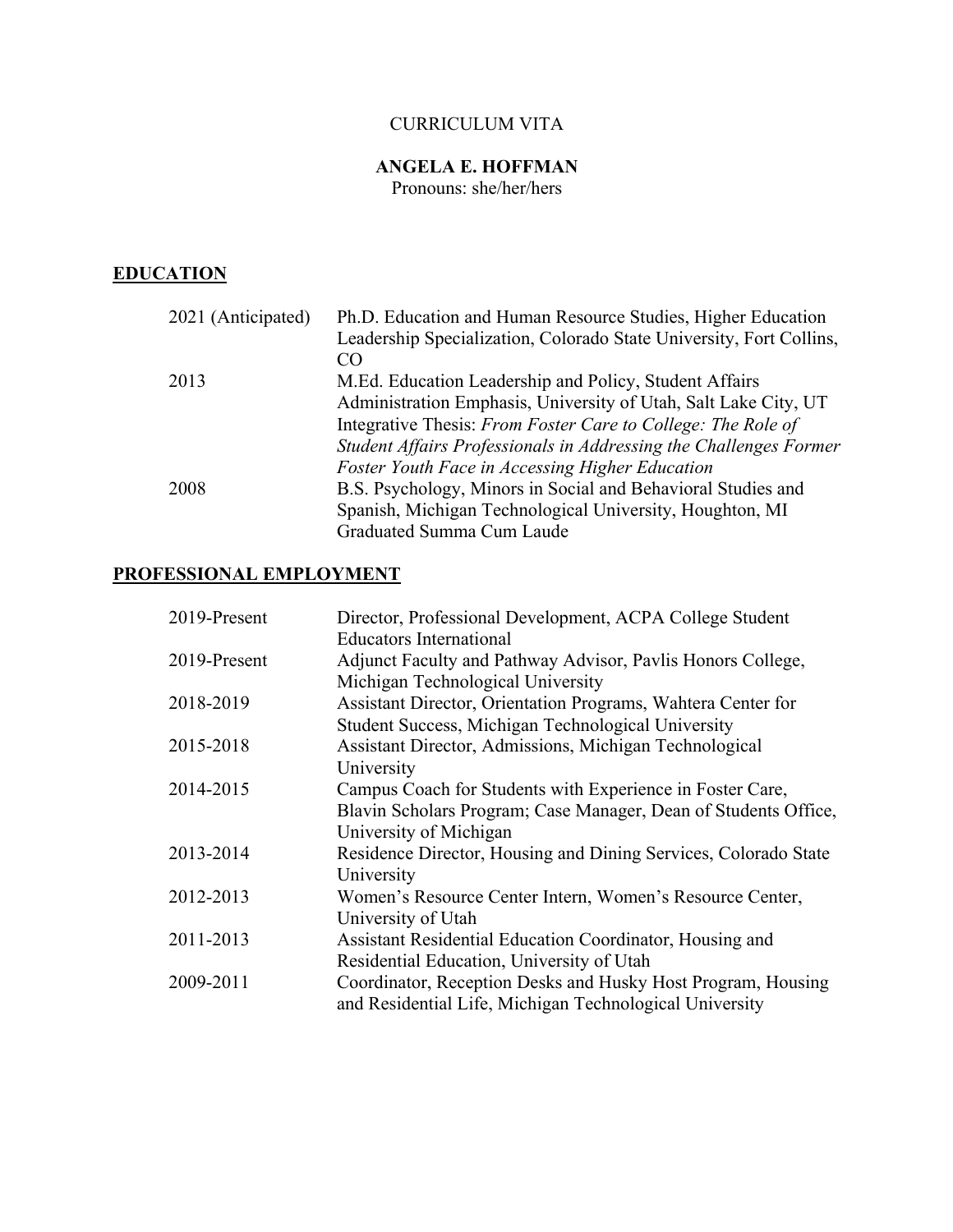#### **HONORS AND AWARDS**

- 2013, Pass with Distinction Integrative Thesis, University of Utah
- 2011, President's Award for Leadership, Michigan Technological University
- 2010, Psychology Department Scholar Award, Michigan Technological University

2009, Outstanding Young Leader Award

2009, Rising Star of the Year Award, Michigan Technological University

# **PUBLICATIONS**

# **Paper:**

Hoffman, A. E. (2014, April 18). From foster care to college: The role of student affairs practitioners in addressing the challenges foster youth face in accessing higher education by The Chronicle of Social Change, Retrieved at https://chronicleofsocialchange.org/publication/from-foster-care-to-college-therole-of-student-affairspractitioners-in-addressing-the-challenges-foster-youthface-in-accessing-higher-education/6244

# **Invited guest blogs:**

- Hoffman, A. E. (2018, November 16). What can be learned about research from a doctoral program by NASPA Women in Student Affairs Knowledge Community Blog, Retrieved at www.naspa.org/constituent-groups/posts/what-can-be-learnedabout-research-from-a-doctoral-program
- Hoffman, A. E. (2018, May 23). The trouble with where I'm from by NASPA Socioeconomic and Class Issues in Higher Education Knowledge Community Blog, Retrieved at, https://www.naspa.org/constituent-groups/posts/the-troublewith-where-im-from

# **KEYNOTES, PRESENTATIONS, AND WEBINARS**

# **Keynotes:**

- Hoffman, A. E. (2018). *Raise hope and foster dreams.* Regional Foster Parent Conference. Houghton and Baraga Counties, Department of Health and Human Services.
- Hoffman, A. E. (2018). *From foster care to college: Finding a family on campus.*  NASPA Annual Conference. Retrieved at https://www.youtube.com/watch?v=Eum76H7hN\_w
- Hoffman, A. E. (2019). *Fostering strengths among youth in foster care.*  Michigan Youth Opportunities Initiative Gathering. Houghton, Baraga, and Marquette Counties, Department of Health and Human Services.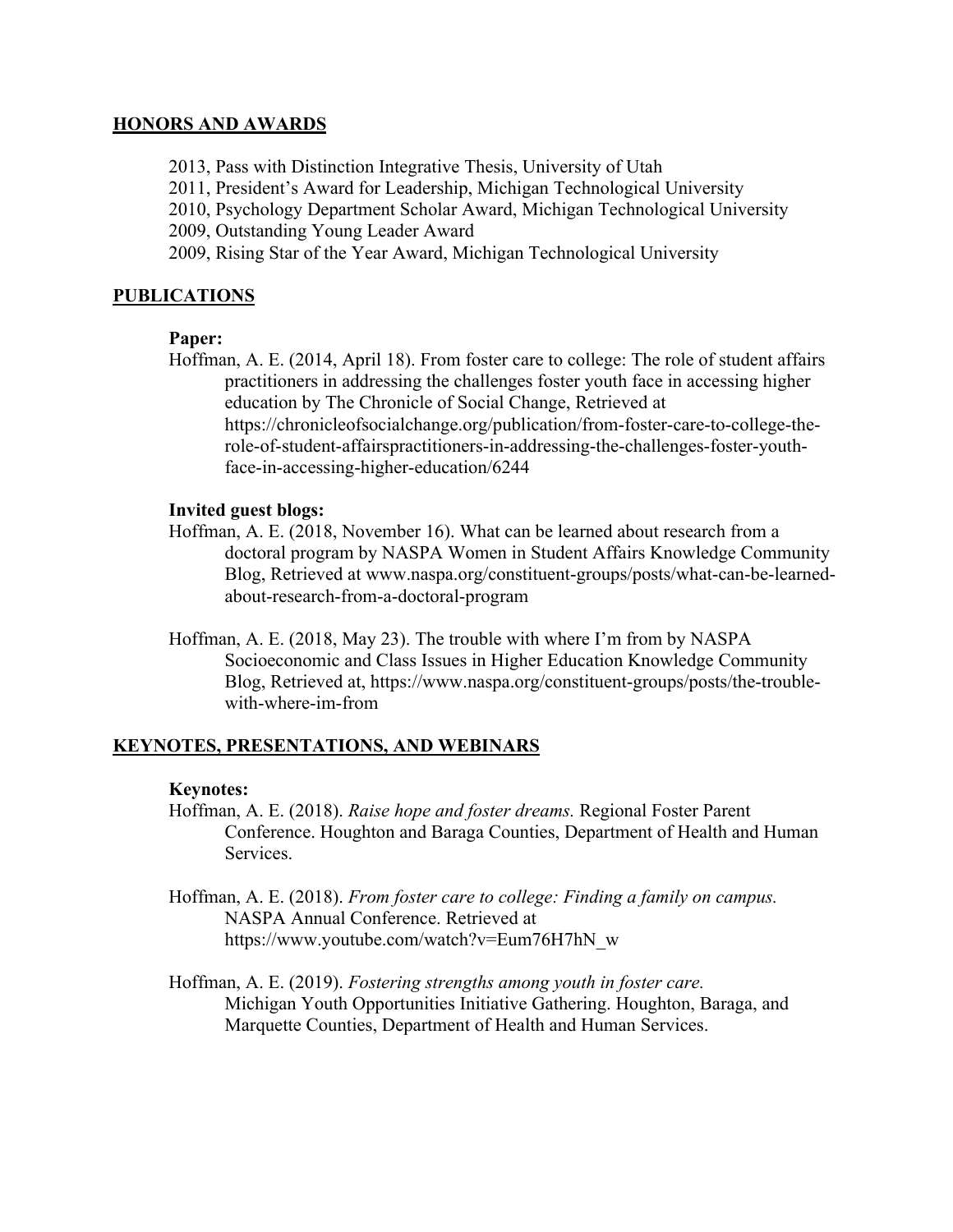#### **Presentations:**

Hoffman, A. E. (2020). *Fostering Risk or Resilience: A Critical Discourse Analysis of Campus-Based Support for Students with Experience in Foster Care.* National Conference for Engaged Scholarship on Foster Care Alumni. Washington, D.C.

Hoffman, A. E. (2019). *Critical Discourse Analysis of Campus-Based Support for Students with Experience in Foster Care.* ASHE Annual Conference. Portland, OR.

- Hoffman, A. E. (2019). *Foster care and K-12 educators: Strategies for supporting students with experience in foster care.* Michigan College Access Programs and Personnel Conference. Frankenmuth, MI.
- Hoffman, A. E. (2019). *Foster care and TRIO programs: Strategies for supporting students with experience in foster care.* Michigan College Access Programs and Personnel Conference. Frankenmuth, MI.
- Hoffman, A. E. (2019). *Courageous leadership.* NASPA. Los Angeles, CA.
- Hoffman, A. E., Lopez, K., Whitman, K. (2019). *Family privilege and its impact on college-going foster youth.* NASPA. Los Angeles, CA.
- Hoffman, A. E. (2018). *Fostering risk or resilience: A critical discourse analysis of support for students with experience in foster care*. ASHE Annual Conference. Tampa, FL.
- Amechi, M., Bennett, J., Gamez, S., Hoffman A. E., Lopez, K., & Sarrubi, M. Whitman, K. (2018). *Understanding family privilege: Fostering inclusive postsecondary environments for alumni of foster care*. ASHE Annual Conference. Tampa, FL.
- Bennett, J., Hoffman, A. E., Lopez, K., & Tinker, B. (2018). *Fostering inclusion: Faculty staff mentor programs for college-going foster youth*. NASPA Annual Conference. Philadelphia, PA.
- Hoffman, A. E., Naasko, R., & Rencher, J. (2016). *Strategies for supporting students from foster care and homelessness*. NASPA Annual Conference. Indianapolis, IN.
- Hoffman, A. E. & Naasko, R. (2016, March). *The Blavin Scholars Program: Campus support model.* NASPA Annual Conference. Indianapolis, IN.
- Avery, C., Day, M., Hoffman, A. E., Lopez, K., Naasko, R., & Schoen, J. (2016). *Supporting students from foster care and homelessness through campus programs.* NASPA Annual Conference. Indianapolis, IN.
- Hoffman, A. E. (2015). *Becoming a supportive adult for students from foster care*. University of Michigan Our Journey Conference. Ann Arbor, MI.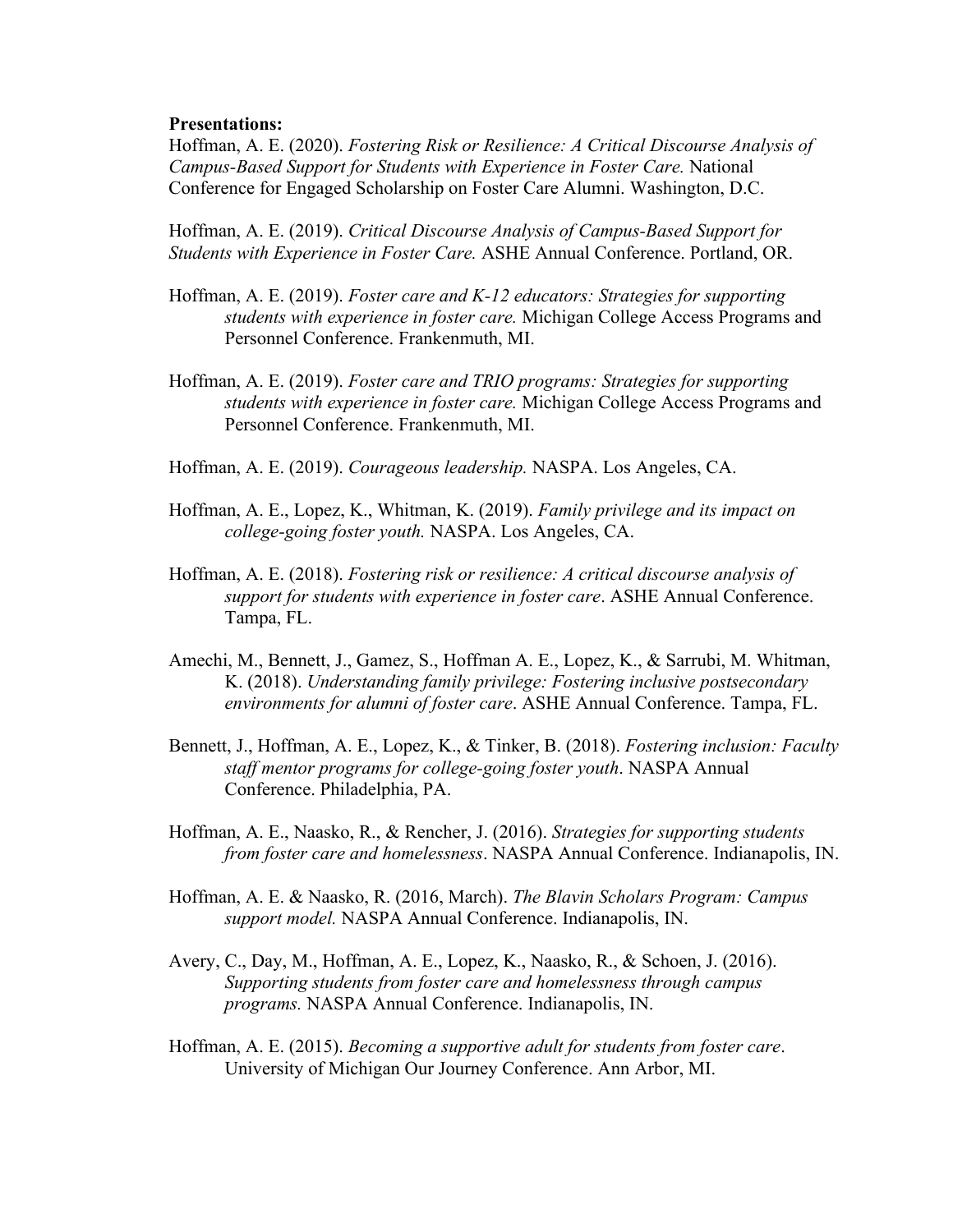- Hoffman, A. E. & Liggins, T. (2015). *Promoting positive student engagement*. Fostering Success Michigan Annual Statewide Summit. Lansing, MI.
- Bennett, J. & Hoffman, A. E. (2015). *Coaching for connection: Increasing student network support*. System of Care Annual Conference. Kalamazoo, MI.
- Hoffman, A. E. (2015). *Foster care to college: Supporting students who experienced foster care*. Michigan American Council on Education Women's Network Annual Conference. Lansing, MI.
- Hoffman, A. E. (2014). *Foster care. Foster Inclusion. Foster excellence.* University of Michigan Inclusive Excellence Conference. Ann Arbor, MI.
- Hoffman, A. E. (2013). *From foster care to college*. Association of Intermountain Housing Officers Annual Conference. Las Vegas, NV.
- Hoffman, A. E. and Phipps, R. (2012). *The quest for assessing living learning communities.* Association of Intermountain Housing Officers Annual Conference. Billings, MT.
- Hoffman, A. E. and Phipps, R. (2012). *Raising the living learning experience with assessment.* Association of College and University Housing Officers Annual Living Learning Conference. Albuquerque, NM.
- Hoffman, A. E. (2012). *Growing in the great outdoors: Outdoor leadership community.* Association of College and University Housing Officers Annual Living Learning Conference. Albuquerque, NM.

#### **Webinars:**

- Hoffman, A. E., Bennett, J., Lopez, K., & Tinker, B. "Fostering inclusion: The implementation of faculty/staff mentor programs for college-going foster youth" hosted by Fostering Success Michigan, April, 2018. http://fosteringsuccessmichigan.com/library/cfs-webinar-fostering-inclusion
- Bennett, J. & Hoffman. A. E. "Exposure gaps: Creating experience with young adults who have experienced foster care" hosted by Fostering Success Michigan, February 2017.

#### **TEACHING EXPERIENCE**

HON 1150 (3 cr.) Creating Your Path, Fall 2020, Adjunct Faculty Two Course Sections UN 1011 (1 cr.) Strategies for Success, Spring 2019, Instructor One Course Section Go Girlz (no cr.) Go Girlz Community Initiative, Fall 2012/Spring 2013, Instructor SYP (no cr.) Psychology in Action, Summer 2010, Instructor PSY 2000 Introduction to Psychology, Summer 2009, Teaching Assistant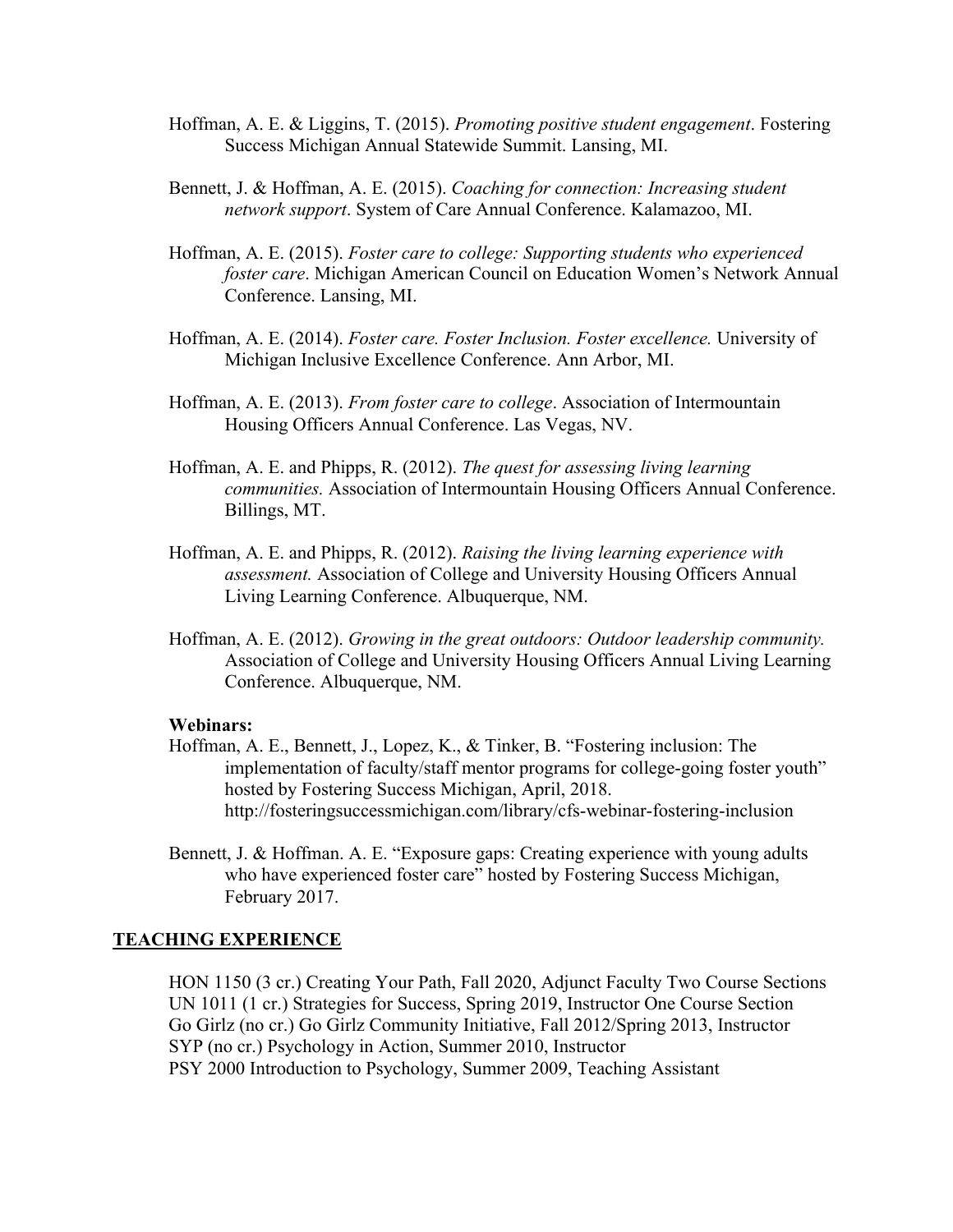#### **RESEARCH EXPERIENCE**

"Fostering risk or resilience: A critical discourse analysis of support for students with experience in foster care", Investigator, 2018-Present

"The Effect of Lyric Content and Relationship Context on Helping Behavior", Co-Investigator, 2010-2011

Learning, Memory, and Behavior Research with Dr. Rosalie Kern, Research Assistant, Summer 2010

#### **PROFESSIONAL AFFILIATIONS AND ACTIVITIES**

#### **Memberships in professional societies:**

American Society of Association Executives (ASAE), 2019-Present Association for the Study of Higher Education (ASHE), 2018-Present ACPA – College Student Educators International, 2013-Present Colorado College Personnel Association (CPAC), 2014 Keweenaw Young Professionals, 2015-Present Michigan Association of Collegiate Registrars and Admissions Officers (MACRAO), 2015 National Association of Student Personnel Administrators (NASPA), 2014-2019 Psi Chi – International Honor Society in Psychology, 2010-Present

#### **Office in professional societies:**

# **Association for the Study of Higher Education (ASHE)**

Session Chair, College Student Experiences: The Intersection of Race and Gender, 2018

#### **Keweenaw Young Professionals**

President of 501(c)3 nonprofit organization, 2017-2019

#### **National Association of Student Personnel Administrators – NASPA**

Annual Conference Program Reviewer, 2016-2018 Homelessness and Foster Care Knowledge Community Contributor, 2014- 2019

Socioeconomic and Class Issues in Higher Education Knowledge Community, 2014-2019

Women in Student Affairs Knowledge Community, 2014-2019